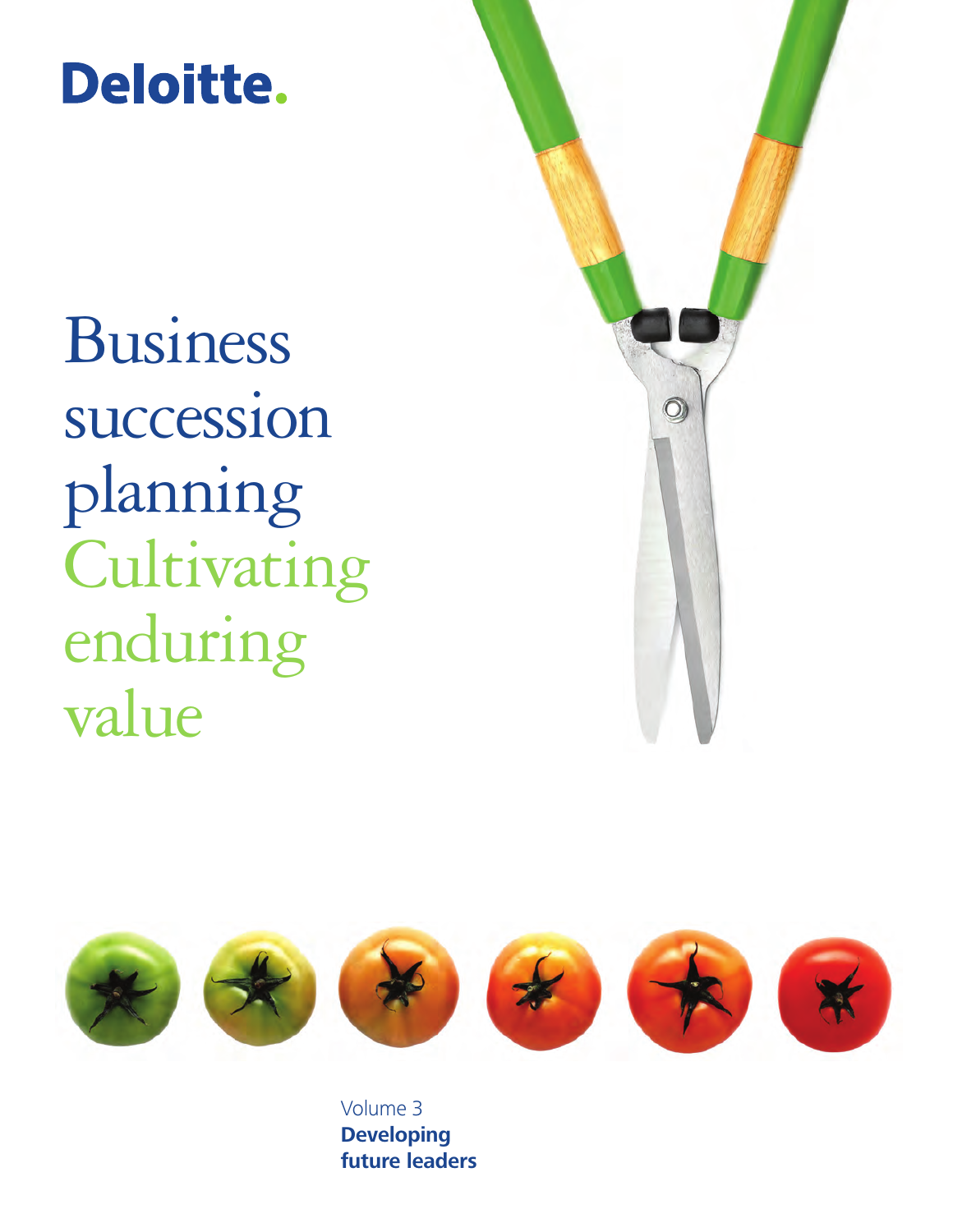

This publication contains general information only and is based on the experiences and research of Deloitte practitioners. Deloitte is not, by means of this publication, rendering business, financial, investment, or other professional advice or services. This publication is not a substitute for such professional advice or services, nor should it be used as a basis for any decision or action that may affect your business. Before making any decision or taking any action that may affect your business, you should consult a qualified professional advisor. Deloitte, its affiliates, and related entities shall not be responsible for any loss sustained by any person who relies on this publication. As used in this document, "Deloitte" means Deloitte LLP. Please see www.deloitte. com/us/about for a detailed description of the legal structure of Deloitte LLP and its subsidiaries. Certain services may not be available to attest clients under the rules and regulations of public accounting.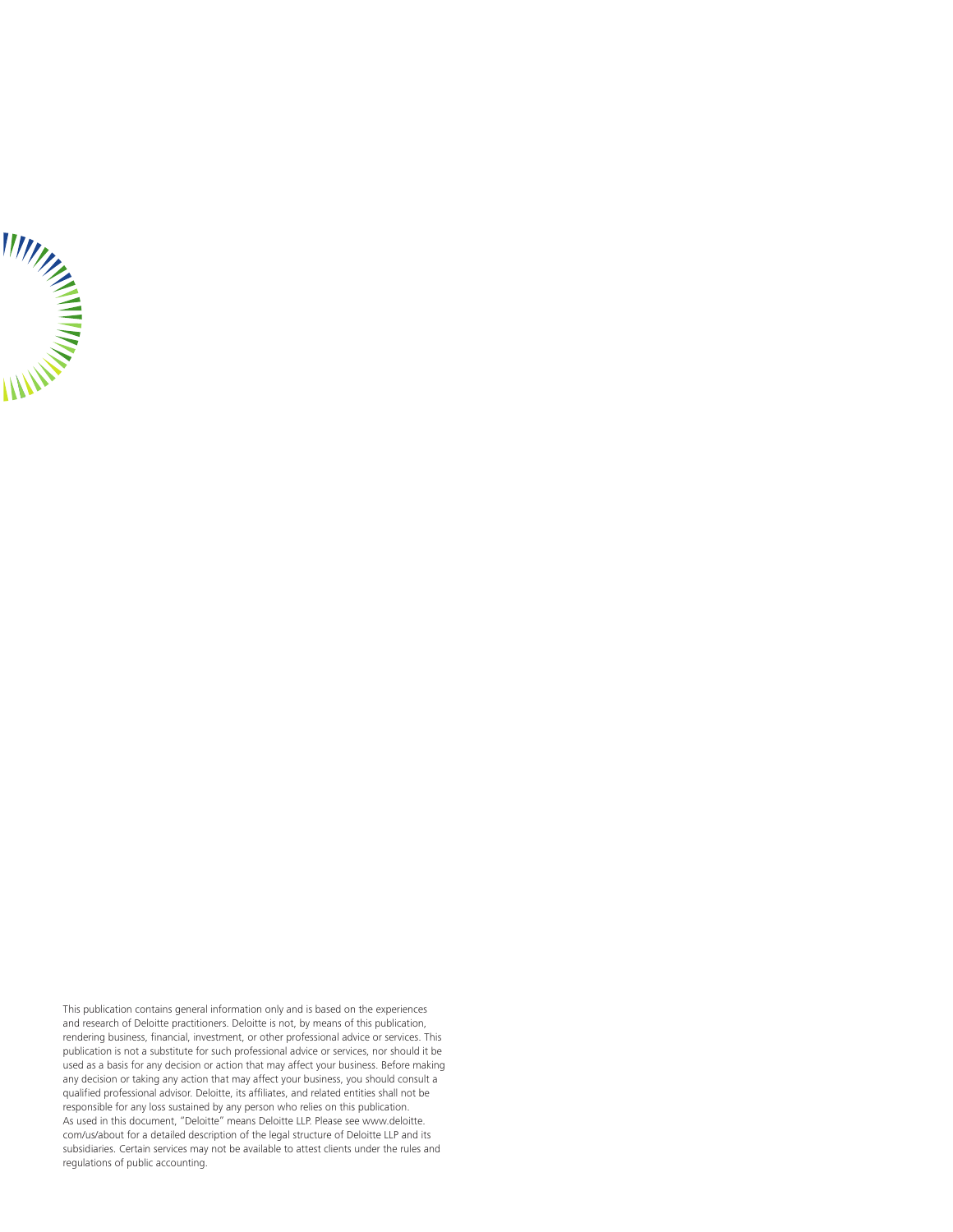## **Contents**

- **[5 The faces behind the boxes](#page-4-0)**
- **[6 Management talent assessment and development](#page-5-0)**
- **[11 Compensation planning](#page-10-0)**
- **[13 Principles in action](#page-12-0)**

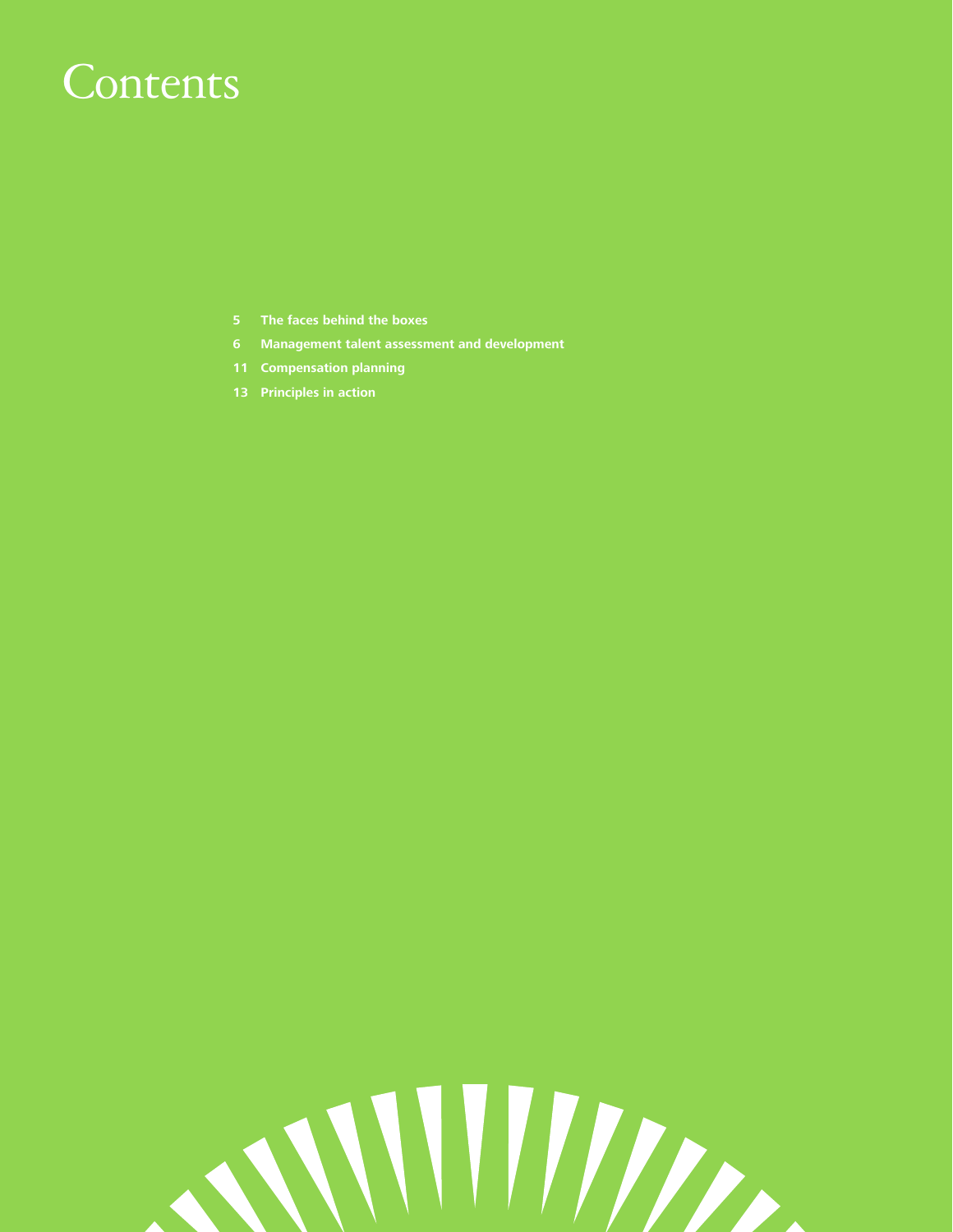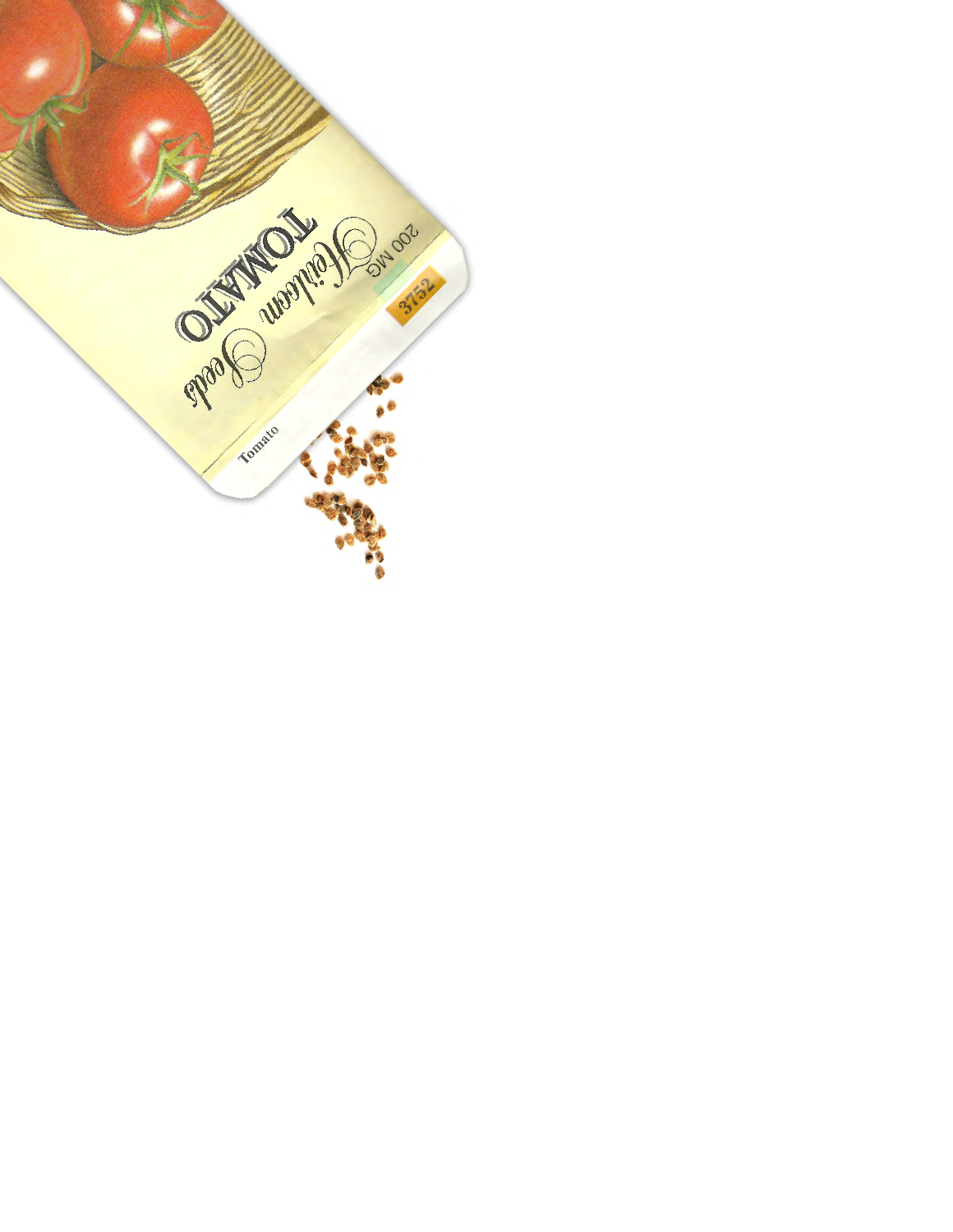## <span id="page-4-0"></span>The faces behind the boxes

Succession is part of every company's future. The question is when it will happen — and when to start preparing. Whenever that day comes for your company, a lot will depend on choices you made years before — and not just about who will take over the top job.

Consider the fictional example of two closely-held companies — Alpha Systems and Omega Associates friendly competitors in the same industry and region. Both are busy with strategic planning and operations, and both teams know succession planning is part of their talent management imperative. But the similarities end there.

Omega's senior leadership and board are okay leaving succession to chance. In their view, they grow, hire, and promote all the time. At any given moment, they have a leadership cohort in place that knows how to run the business. If the pipeline ever breaks down, they can hire leaders externally, which is better than trying to create them. As the CEO has said many times, leaders are born, not made.

Over at Alpha, the executive team views succession as an integrated part of its planning process. Alpha leaders there have devoted a management retreat to defining their approach to management development. They know succession will put a new generation of people in charge of a company that may not resemble the current one very closely — and that planning, not faith, is the key to establishing a robust pipeline of capable new leaders. Most importantly, Alpha's leaders know succession isn't a linear progression of aligning people to job titles. They value "optionality" in their people — the potential to grow in multiple possible directions tomorrow, which in the long term outweighs the more tangible performance they demonstrate in their current jobs today.

Both companies in this example have made choices about the interlocking challenges of developing the next generation of leaders and structuring their compensation in a way that both encourages and rewards that development. About the only lesson in common between the two examples is how profoundly present-day decisions can affect the fate of each organization years or even decades down the road.

This is the third volume in a series on business succession planning. Earlier volumes have focused on the need to take the process seriously, and the ways structure, valuation, and financing can influence the choices that one leadership generation has when it's time for the next to take over. Through it all, the message has been clear — succession planning is about more than naming names. But you will need those names. Eventually. And you should be confident those people are ready and willing to occupy the critical roles that will carry the organization forward, not only at the top, but throughout the executive structure.

There's a reason this is called "succession planning" and not merely "succession." It's a process, not a moment, and it takes years of careful decision-making to set the stage. A company's current leadership is responsible for working to identify and prepare the next generation long before any nameplates change.

The forces of supply and demand are at play in succession planning. The supply element is focused on assessing and developing talent along defined principles so the people you see as your successors will be ready for their future roles, while the demand element considers compensation planning to make sure those rising leaders know you appreciate them, so they either join or remain with the company long enough to play those roles. Ideally, through a careful process of calibrating supply and demand, leading companies mobilize themselves to accelerate the development of their future leaders.

The decisions you make today won't determine every detail of your organization's future, but they will help define the breadth of your choices. As in the examples of our two fictional companies, the groundwork you lay now can make a difference between the succession you want and a succession you have to settle for.

The decisions you make today won't determine every detail of your organization's future, but they will help define the breadth of your choices.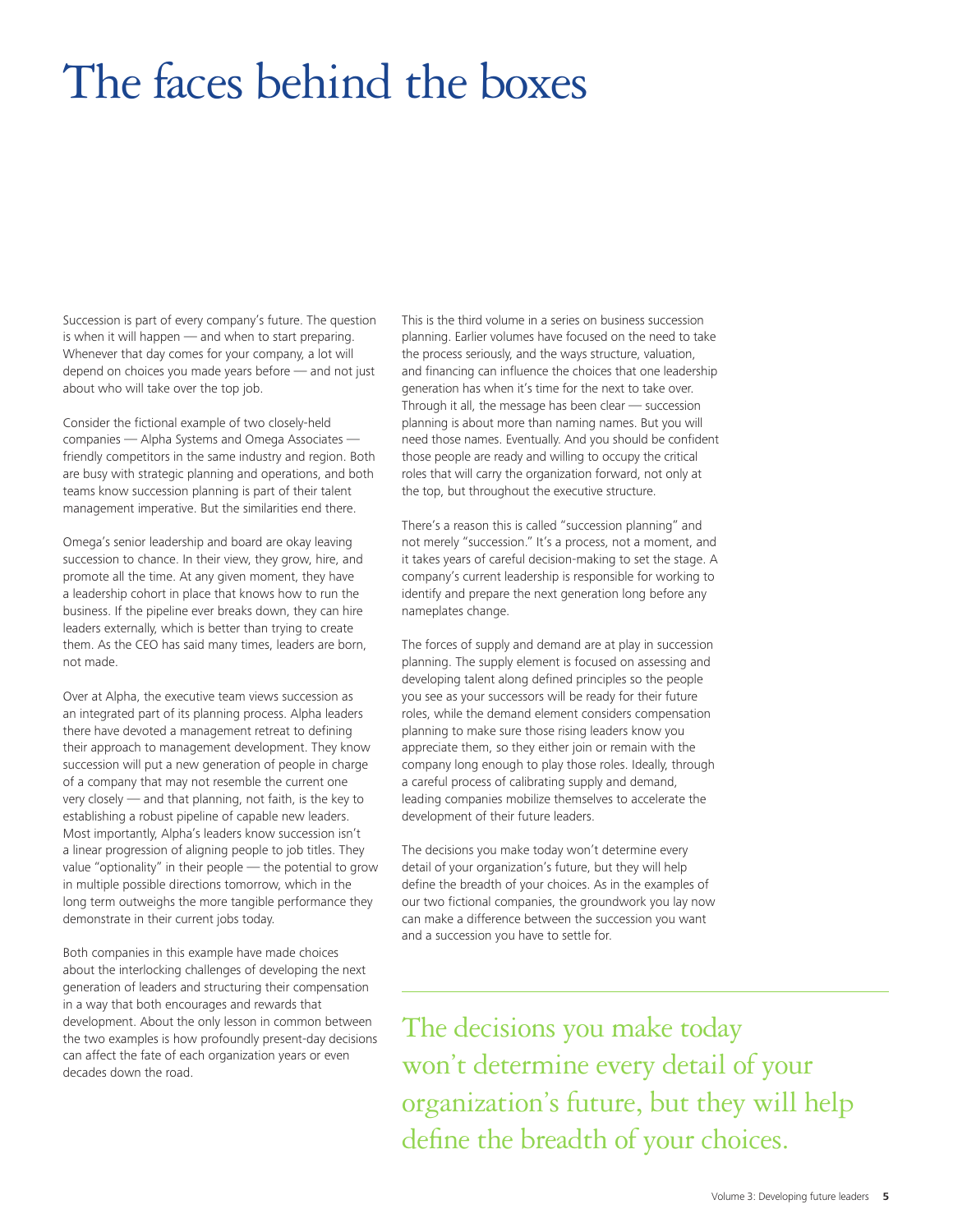## <span id="page-5-0"></span>Management talent assessment and development

A family-owned sole proprietorship or another organization in the early stages of growth may approach management development in a very informal way. The founder-owner may rely on personal, one-on-one interactions to identify and train his or her eventual successors. There may also be special issues such as family dynamics and birthright that need to be considered. What differences separate that experience from the deliberate steps a more mature private business takes to identify and prepare its next generation of leaders?

A thoughtful management assessment and development approach proceeds from a set of guiding principles, progresses through a defined order of key processes, and measures outputs and value added along the way.

Chief among the guiding principles is active executive leadership involvement in the succession planning process. This is something the C-suite should not delegate, and in carrying out this mission, the company's top leaders should adopt an enterprise-wide approach. Furthermore, management assessment and development is not episodic. Leaders should execute continuously on their plan to bring the next generation along, and they should integrate succession with other elements of the company's talent strategy rather than treating it as a standalone process. Finally, while instinct and interpersonal relationships are important, this is often a job for data and analytics — even in smaller companies where everyone works closely together.

With that mindset in place, the job of finding and training leaders breaks down into three key processes, as detailed below.

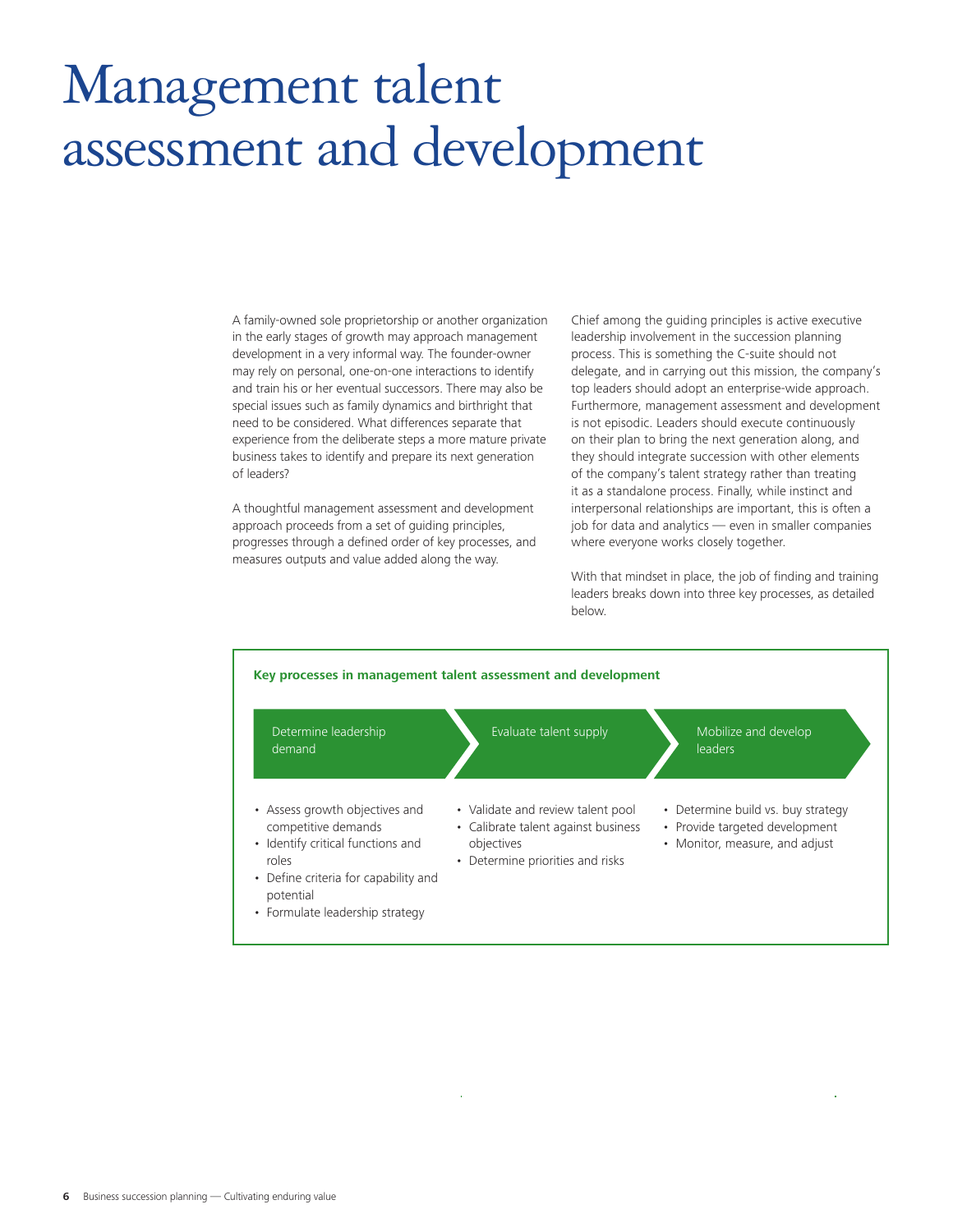#### **Determine leadership demand**

There isn't a one-to-one correlation between the leadership roles you have today and the ones you'll need tomorrow. That's because the company will change over time — ideally for the better, through growth and innovation. No one can predict the exact nature of the business two years ahead of time, let alone a decade or more, but it's important to make your management plan adaptable and dynamic rather than anchoring it in a present-day reality that might not last. What are the core values that will persist in your organization through the changes ahead? And what is the business strategy that will guide it through those changes?

With this adaptability in mind, it's important to focus energies where they will do the most good. Traditionally, the process of determining demand in succession planning looks at only the top layers of the organization. However, it is useful to take a deeper look. To decide which roles should be "in scope" for succession, evaluate each role along two axes: How difficult is this position to replace? And how much impact does it have on the value chain? The low ends of those two scales represent flexible labor that, while valuable, can come and go without shaking the foundations much. The upper ends of those two scales identify the critical roles on which you should focus your investment of time and resources toward succession.

What will each of those roles demand? This is another opportunity to embrace flexibility. Think not only of the capabilities each person must have in the moment, but also the potential the person in each role must have to keep the organization agile. If a future leader has the appropriate amount of intellectual potential, people potential, motivational potential, and change potential, that leader will likely have the "headroom" to grow during his or her tenure in the role.

It is also important to think about diversity of the pipeline. As the global pool of professional talent becomes more diverse, a company's succession criteria should reflect that diversity. This helps not only to broaden the pool of likely candidates, but also to bring two important components of innovation — diversity of thought and perspective — to the future leadership of the company.

#### **Critical roles**

Roles that have the greatest impact on performance and present the most difficulty in recruiting are the critical ones — and the first focus of leadership development for succession planning.

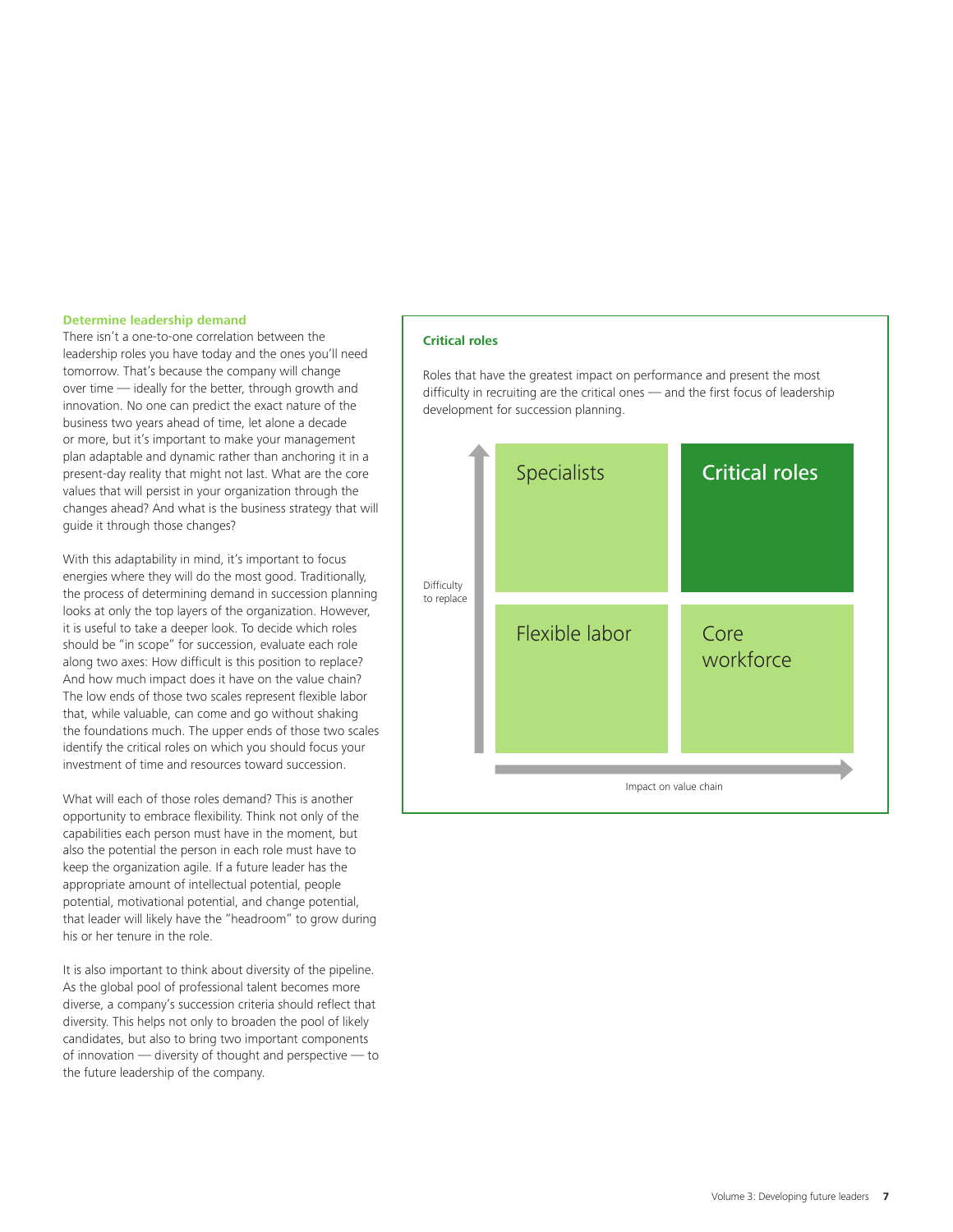#### **Evaluate the talent supply**

Now it's time to begin applying these criteria to actual people. Note that in the Open Talent Economy<sup>1</sup> — in which access to talent relationships is more important than owning them — your pool of potential future leaders is not limited to people who are present-day, full-time executives. You may wish to include affiliated colleagues, alumni, or even competitors in this calculation.

Develop a common template for future leadership qualities and evaluate each person in your pool using that template. What information can go into that profile? A mixture of facts (previous positions, time in job, past performance metrics), informed predictions (likelihood to leave, time to retirement), and subjective assessments (such as the person's potential across the dimensions of change, intellect, motivation, and people skills). When you have compiled parallel profiles of each person in your management assessment pool, you can begin to think about where each of them fits in your plans for the company.

One way to approach that task is with a nine-box calibration tool. One axis represents potential, from low to high. The other represents actual performance, from those who don't meet expectations to those who exceed them. That grid yields nine locations from "under-performers" to "consistent stars." As you assign each management development candidate to a position in that matrix, you are taking the first steps in determining which people to invest in and the level of investment required.

Some organizations use validated approaches to assist in this assessment and categorization process. They can be useful, because data and benchmarks applied to a management workforce of any considerable size can balloon into a large data management challenge. While marshaling data can be valuable, the real value comes in the human decision-making that guides a mature management succession process. In the end, your goal is to create well-informed impressions of a person's potential not an aggregate numerical score.



<sup>1</sup> *The Open Talent Economy: People and Work in a Borderless Workplace,* Deloitte Consulting LLP, September 2013.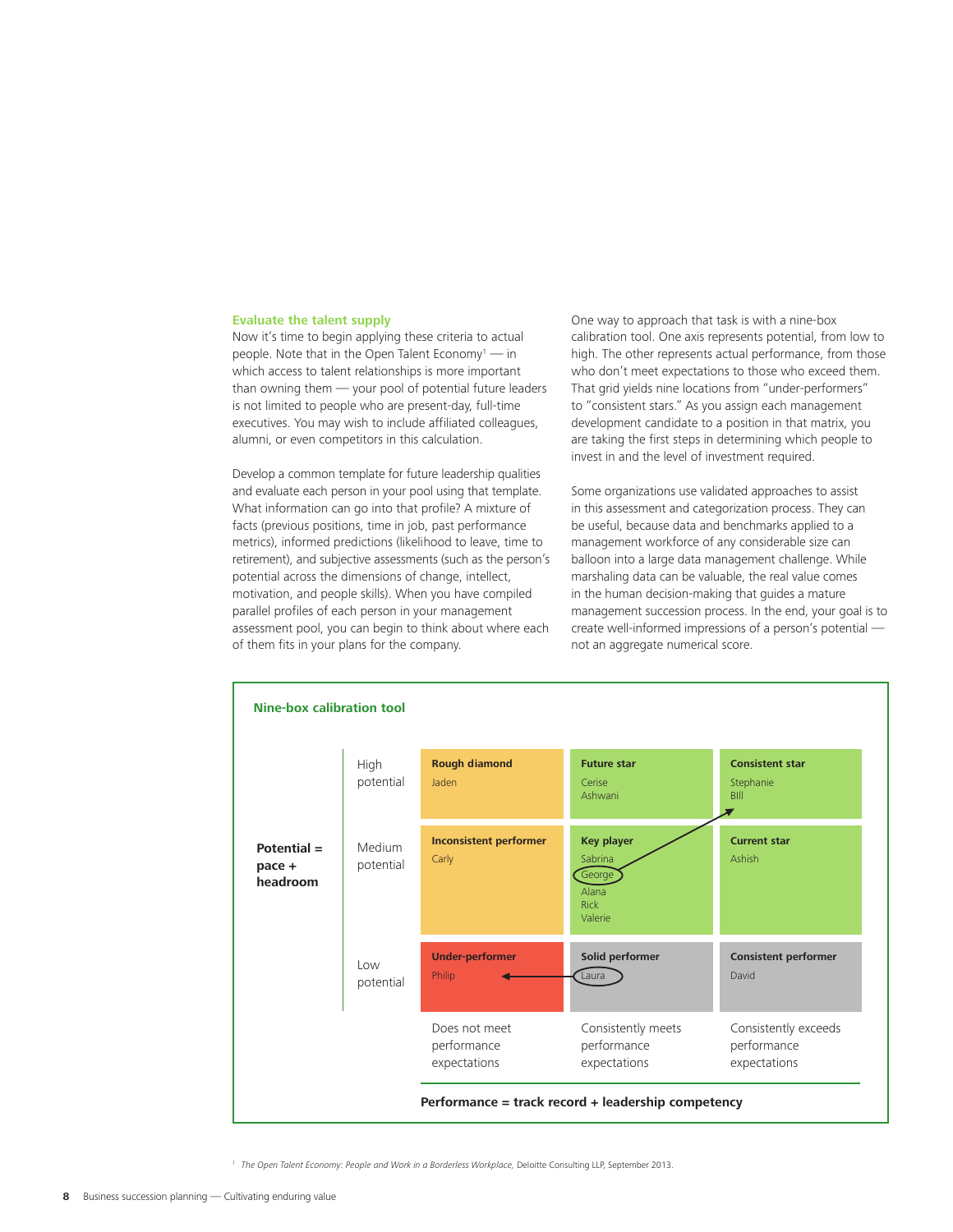#### **Mobilize and develop leaders**

One way to reconcile the tangible and intangible elements of this task into a holistic plan is to use the "Four Es" model:

- Build experience with "stretch" assignments and strategic job moves that give high-potential leaders a chance to learn new strengths
- Give people exposure by focused efforts at mentoring and executive sponsorship that tie personal assessment data to clear, specific objectives
- Align performance expectations with compensation and job mobility so natural incentives help drive people in their professional development
- Embrace executive education approaches that teach leaders how to think differently, instead of relying on traditional models that reinforce conformity

When analytics keeps this process based firmly in empirical fact — and when proper governance lets the company keep abreast of its ever-changing "depth chart" and the return on its investment in people — the principles behind the "Four Es" can help a company develop a rich lattice of growing leadership talent instead of a narrowly defined pipeline. A key for senior leaders is to own the process with support from HR, not to delegate it.

In the process outlined here, you'll end up with categorized assessments of the people who may align with future leadership roles. Chances are those will be broken up, at least at the outset, by business unit. Recall, though, that one of the key principles of management development is to treat it as an enterprise-wide mandate. All those departmental assessment matrices need to come together into a single, enterprise-level calibration that shows the company's entire leadership pipeline in a single picture.

This is a rewarding part of the process — and a tricky one, because it's where turf can get in the way. As they assess each other's teams, senior leaders need to be able to challenge each other's assumptions and conclusions without becoming defensive. When everyone rallies around the broad pipeline view, it's possible to build strategies that pinpoint which future leadership roles will respond effectively to internal development and which ones will require acquisitions from outside the current workforce.

And now the good part: With roles defined, people assessed, and strategies in place, the organization can work to create personal development plans for the actual individuals whose careers have been at stake all along.

This is where the difference between small-scale, ad hoc succession and methodical, process-driven management development can make a meaningful difference, because by planning, you've created lead time. For each person the plan embraces, you can apply different growth strategies that may have been impossible otherwise. For example, developmental career pathing can chart the sequence of experiences that will lead a person from where he or she is today to the role you would like him or her to occupy years from now. Or a combination of coaching, networking, and formal learning can "stretch" a person's abilities in much the same way an athlete develops strength and flexibility through long-term training. You and your talent team can determine the effective way to push each person toward his or her potential—but because you've been deliberate in setting the terms, you have the luxury of time to make those decisions meaningful.

This approach often works because it is built around meaningful results. Like any business process, it must yield value you can identify—like an understandable line of sight into your future leadership pipeline, a defined vision of your organization's leadership requirements and talent readiness, and actual lists of internal successors and sought-after acquisition targets. When you establish concrete expectations, you can communicate them, which can improve morale and loyalty where you need it most.

There isn't a decision in the daily operation of your business you leave to chance. Determining who will make those decisions when you and your colleagues are gone shouldn't be any more random. If you account carefully for the supply and demand of management planning — who needs what from whom — it doesn't have to be.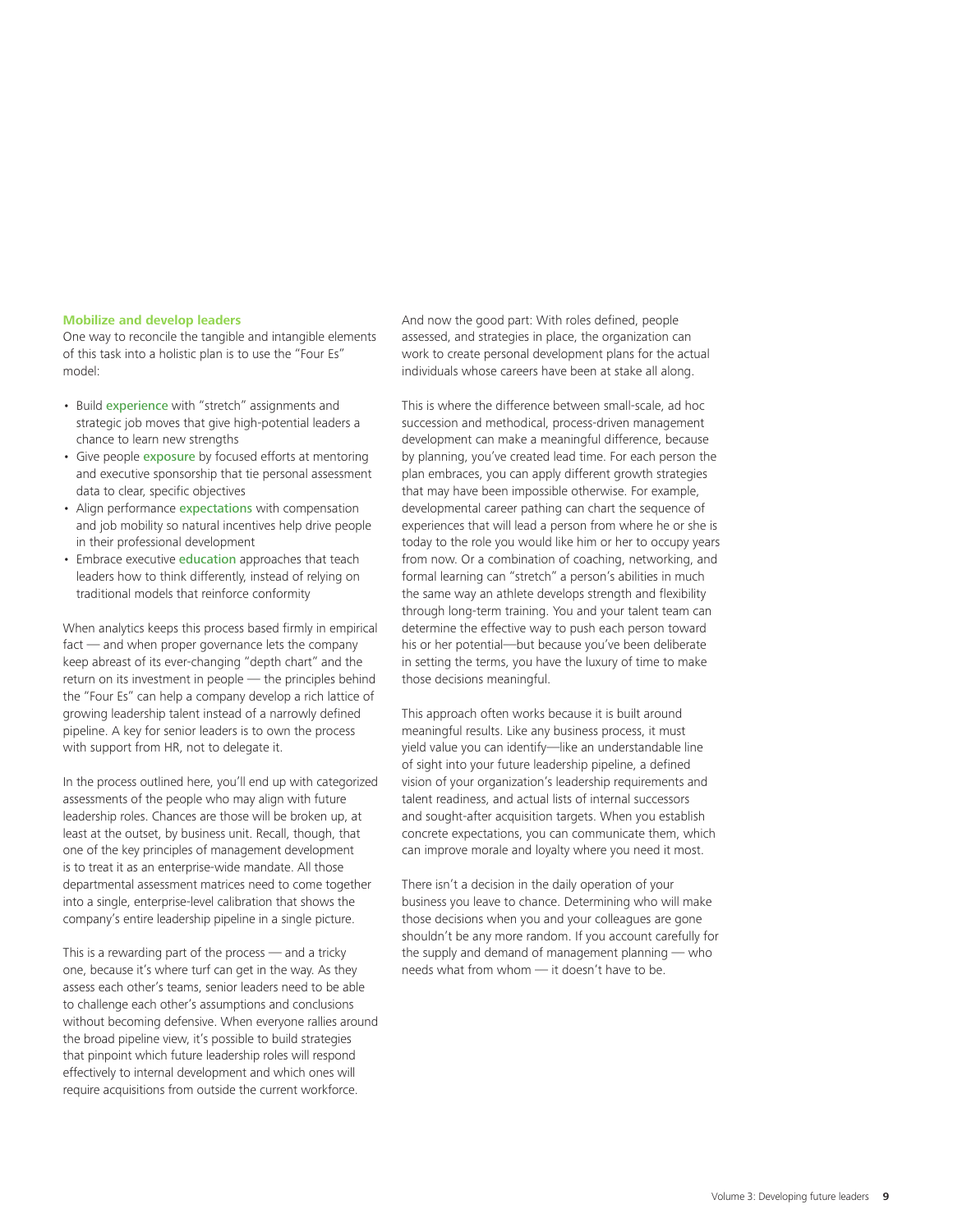### What do you need from your future leaders?

- Strategic thinking
- Consistent drive for results
- Ability to lead and build talent
- Entrepreneurial edge
- Commitment to the company's mission and values

### What do your future leaders need from you?

- To make an impact
- The opportunity to grow
- Competitive compensation
- Rewards and recognition that acknowledge value of contribution

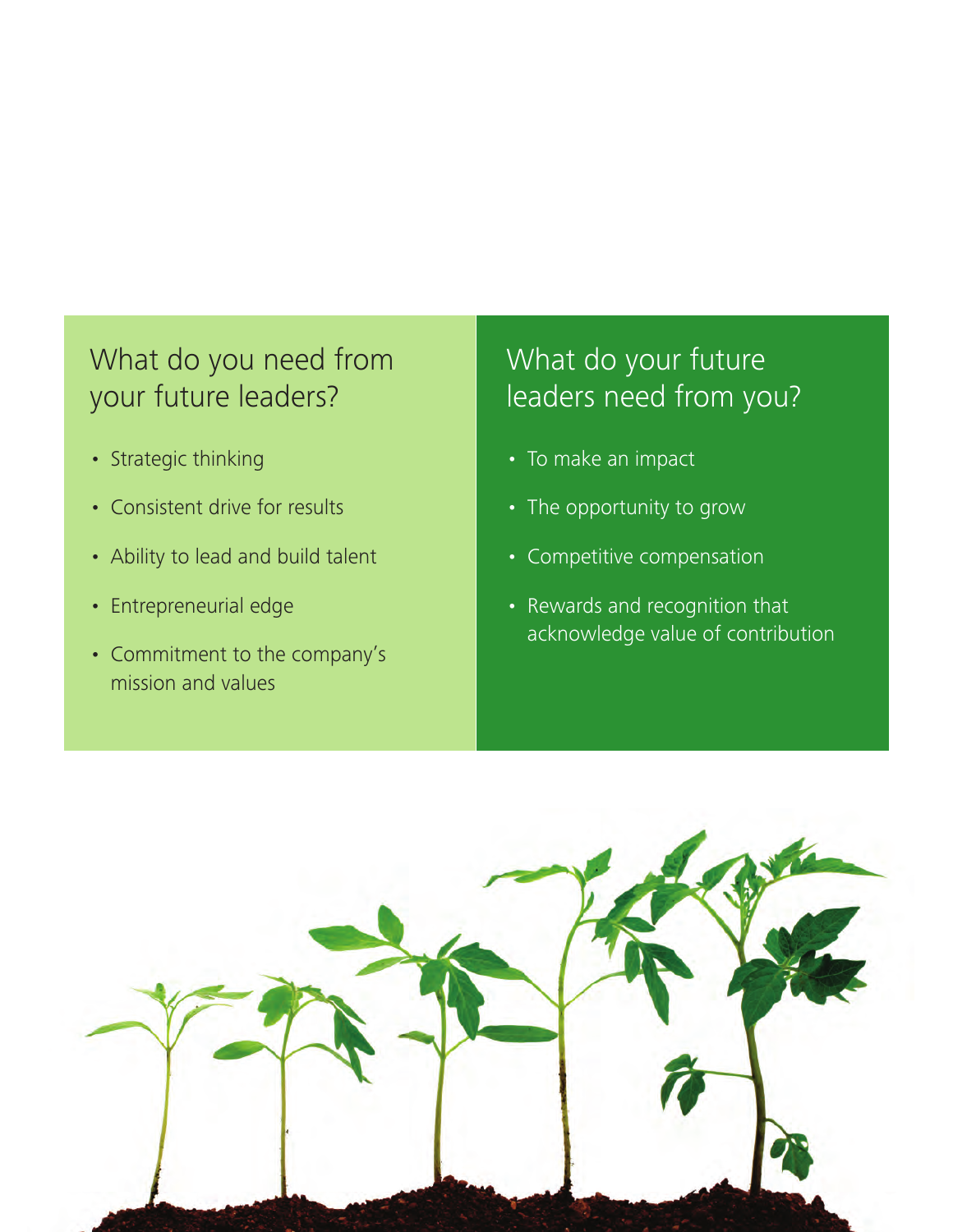# <span id="page-10-0"></span>Compensation planning

The principles behind leadership development and the principles behind compensation planning used to be separate. More recently, however, that distinction has blurred. Traditional pension and deferred compensation models have given way to rewards designed to promote a high-performance culture. A new generation of leaders values personal development and opportunity as a form of compensation in its own right. And there is greater recognition that effective leadership and business strategy alignment are what drive the shareholder returns that make everyone's compensation possible.

For all these reasons, management development and compensation planning should work together. When talent and reward strategies align with business objectives as part of a holistic strategy, performance can improve. And because succession planning is one of those objectives, a "total rewards" approach to performance can help secure the future of the organization and its value to stakeholders.

#### **Retaining, motivating, and attracting employees**

Compensation alone can't help you retain up-and-coming leaders if those people don't see their relationship with the company as a long-term proposition. You may have calculated what it will cost to keep each key person in your future leadership structure. Have you calculated what it would cost you to lose them? In the development of a business succession plan, the senior business owners should consider what impact the loss of each individual would have on:

- Sales and profits
- Operations
- Plans for expansion
- Customer relations
- Morale and loyalty of other employees
- Mentoring of successor managers
- Potential exposure of trade secrets and loss of employees to competitors
- Cost of recruiting and training a replacement
- Knowledge lost when the person departs

It can help not merely to identify vital employees, but also to afford them some level of participation in the succession process. The overall plan should account for their goals and expectations. That doesn't automatically mean granting every wish — but some creative compensation strategies, such as long-term incentive plans, can make a difference in retaining succession candidates as well as key employees that are not selected for a larger role in the organization.

Compensation strategies can also play a direct role in the effort to develop successors. If you ask someone to participate in a management development plan, shortterm incentives can help motivate people to reach training, educational, and developmental goals, just as long-term incentive packages can help retain successors for years to come. The short-term incentive plan can also be used to motivate leaders to give the succession planning process the proper amount of time and focus.

#### **Total rewards and leadership development — leading practices**

In addition to compensation and benefits, organizations are focused on enterprise-wide strategic activities and other total rewards as tools for leadership development, performance excellence, and succession planning. Here are some practices that companies have found helpful.

- Review your HR capabilities and consider transforming the department from a compliance orientation to a leadership development orientation
- Add organizational development resources at the board level (if applicable)
- Create internal advisory boards of high-potential employees to solve strategic business issues
- Develop special project and innovation teams composed of future leaders to create additional capacity and growth opportunities
- Develop programs to train leaders to perform in multi-functional roles
- Provide outside executive coaching for key leaders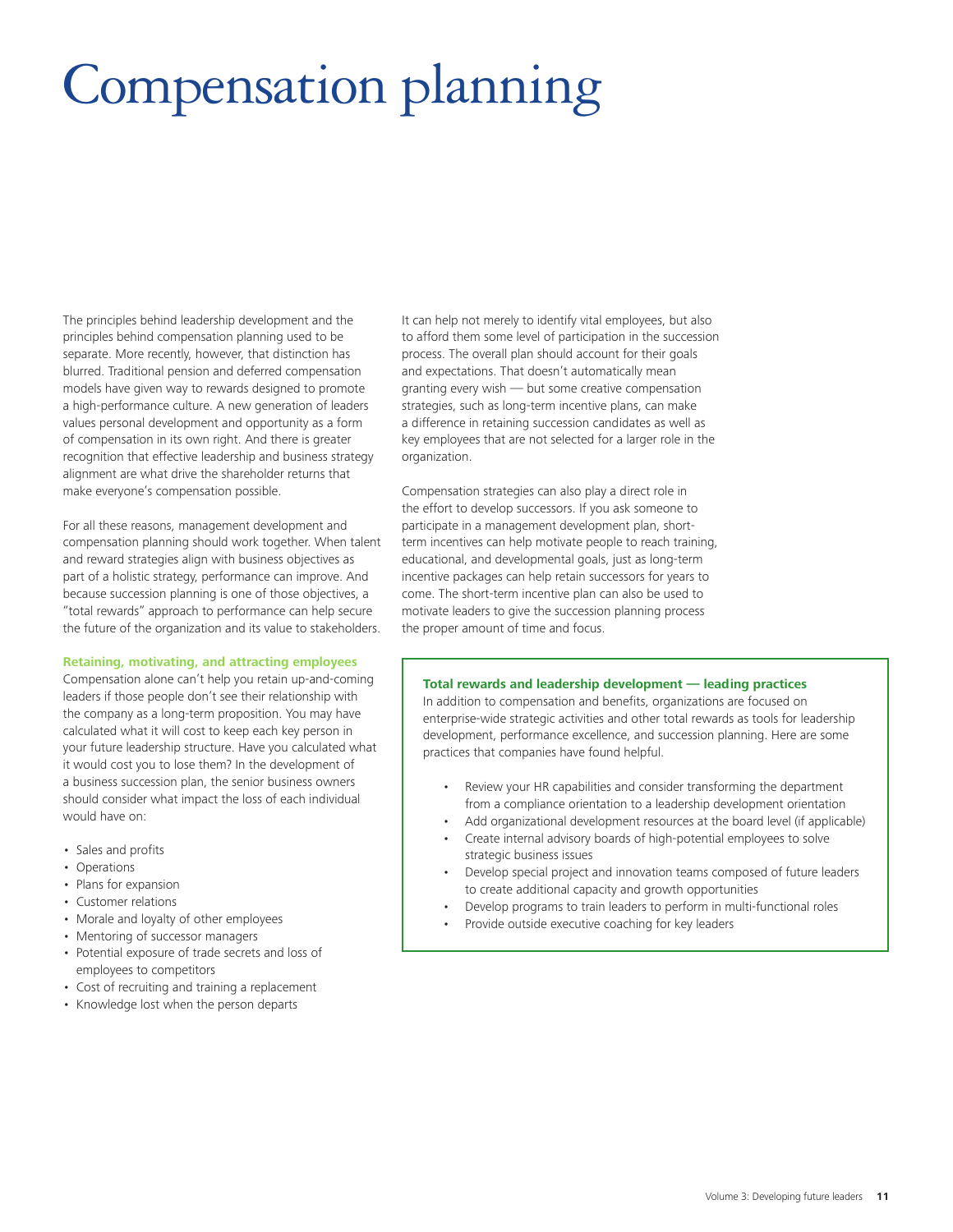#### **Types of compensation**

Any organization that designs a compensation strategy should keep a number of considerations in mind: In the present day, compensation should not only be competitive and appropriate, but it also should stimulate, recognize, and reward excellence. From a succession planning point of view, compensation strategies can help retain and encourage important company leaders who have an important future role to play, but who will not be owners. There are several different approaches employers can use to help align employee compensation packages with succession planning goals, including:

- Base salaries the fixed component of an employee's annual compensation and an important element in designing an attractive compensation package.
- Short-term incentives— annual bonuses that support the business strategy, are often tied to the company's financial performance, and reward employees for meeting business objectives. As noted above, shortterm incentives can also be used to support the succession planning process.
- Long-term incentives incentives tied to value creation and potentially long-term performance goals that not only link pay to long-term results, but also foster retention of key employees; this category includes stock options, restricted stock, cash-based performance plans, and "phantom stock."
- Qualified fringe benefits non-monetary forms of compensation that provide a current deduction for the employer, create no income tax for the employee, and form an important part of the total rewards offered to attract and retain key employees.
- Deferred compensation plans either a defined contribution or a defined later benefit that represents a contractual promise to pay at a later date, which can also be used to foster retention of important leaders.

Compensation strategies can help retain and encourage important company leaders who have an important future role to play, but who will not be owners.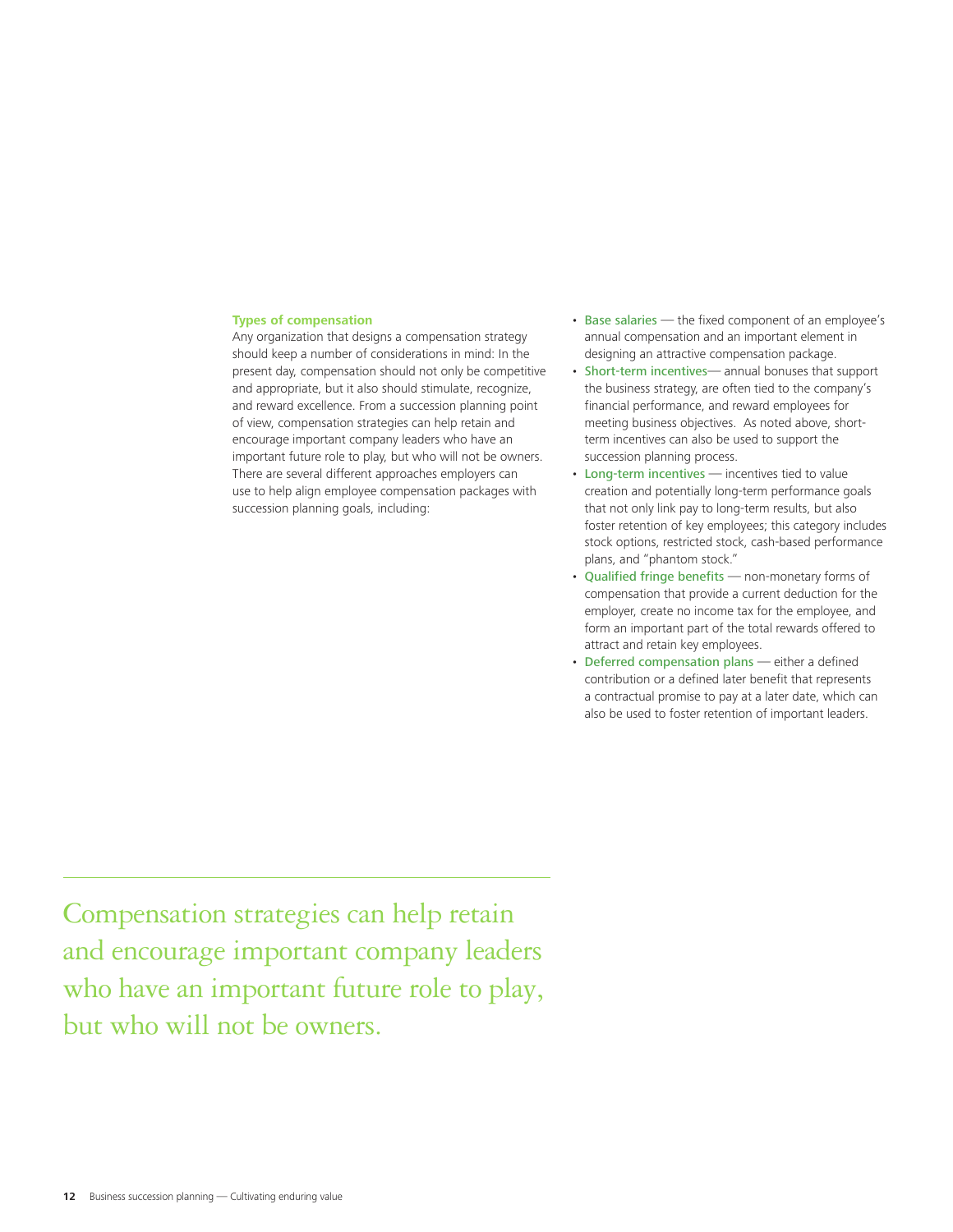# <span id="page-12-0"></span>Principles in action

Flash forward ten years in the histories of the fictional companies we introduced at the beginning of this volume: Alpha Systems and Omega Associates. The first thing you may notice is that several of Alpha's top executives used to work at Omega, because they were on Alpha's radar all along.

Because Alpha's leaders understood the distinction between performance and potential, they were able to focus their development resources on people with "headroom" — the flexibility, curiosity, and drive it takes to tackle lateral moves away from their comfort zones. That meant leaving many "high performers" right where they were, because those people were most likely to keep performing well in their current roles and not to respond as well to new challenges. The company has gone through several planned moves in its leadership structure, and has also weathered a few surprises due to deaths and defections. In each case, there was a pool of potential successors available, each of whom had been "stretched" through mentorship, cross-functional assignments, and formal training. The people who are poised to lead Alpha into the future include a number of long-term employees who stayed with the company because of meaningful rewards plans that recognized and drove their potential

and, through careful and deliberate planning, aligned their interests with the company's business growth strategy. Leadership by design is now part of the company's DNA, because its value has become so obvious.

At Omega, leadership by chance has led to a rougher time. It had high-potential future leaders within its ranks, but because it never identified and nurtured them, they grew to feel either bored or underappreciated. Many of them left, including people in whom the company had sunk costly investments in poorly structured compensation. Some of them are with Alpha now. At the same time, Omega zeroed in on current performance to build its succession plans, and as a result, a number of highly skilled executives were promoted into places where they weren't equipped to contribute. Some of those were labeled failures or burned out as a result. Some of them found places with Alpha as well. A wave of retirees is finding a huge tax bite in the deferred pay they were counting on, and the company has little to show in in terms of ROI related to these payments because the plans were not tied to business success. Overall, the leadership ranks at Omega are in disarray. And tomorrow, Alpha and Omega both have make-or-break presentations to the same potential new major client.

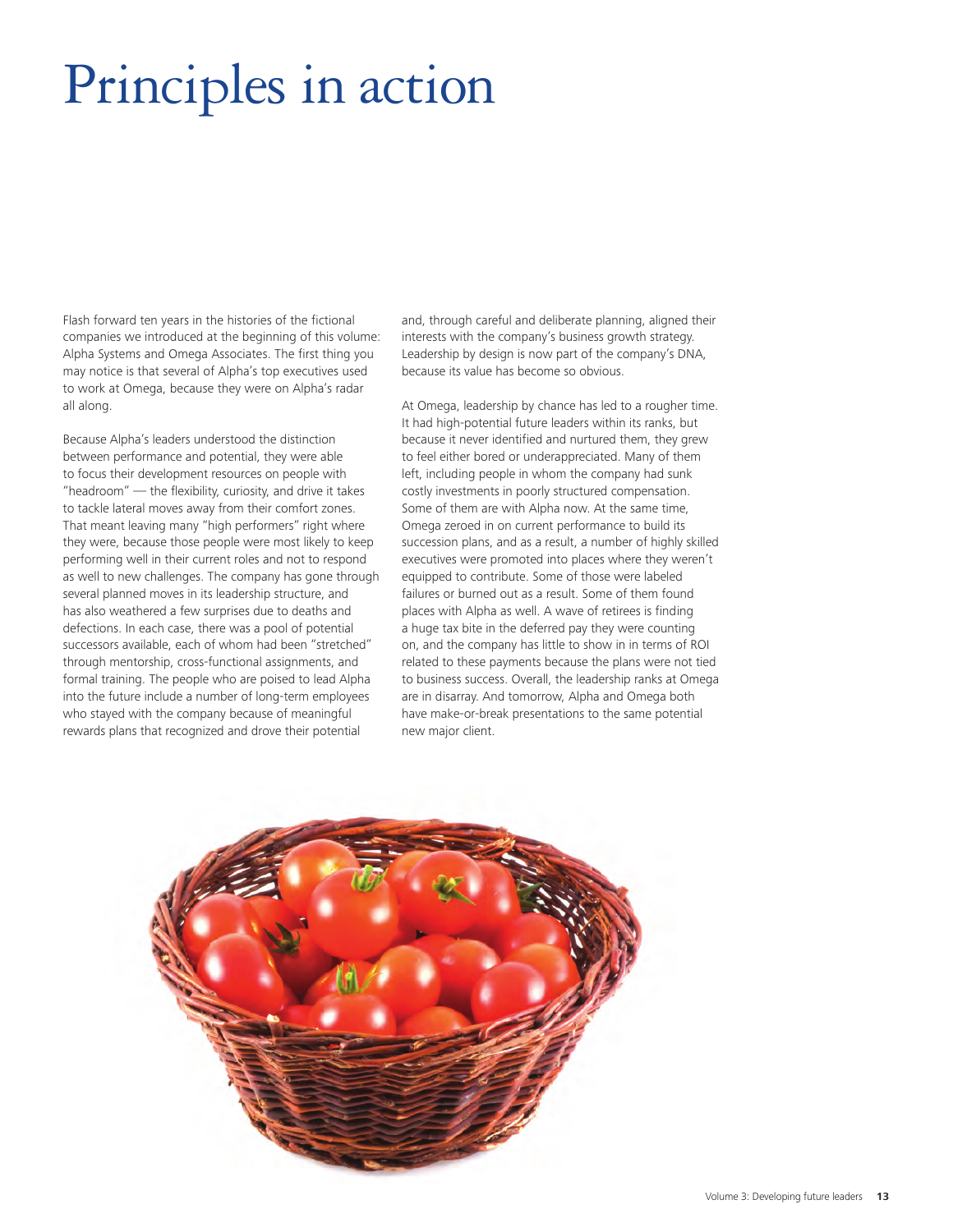This is the third volume in our Business Succession Planning series.

Prior volumes are available for download at [www.deloitte.com/us/dges/BusinessSuccessionPlanning.](http://www.deloitte.com/us/dges/BusinessSuccessionPlanning)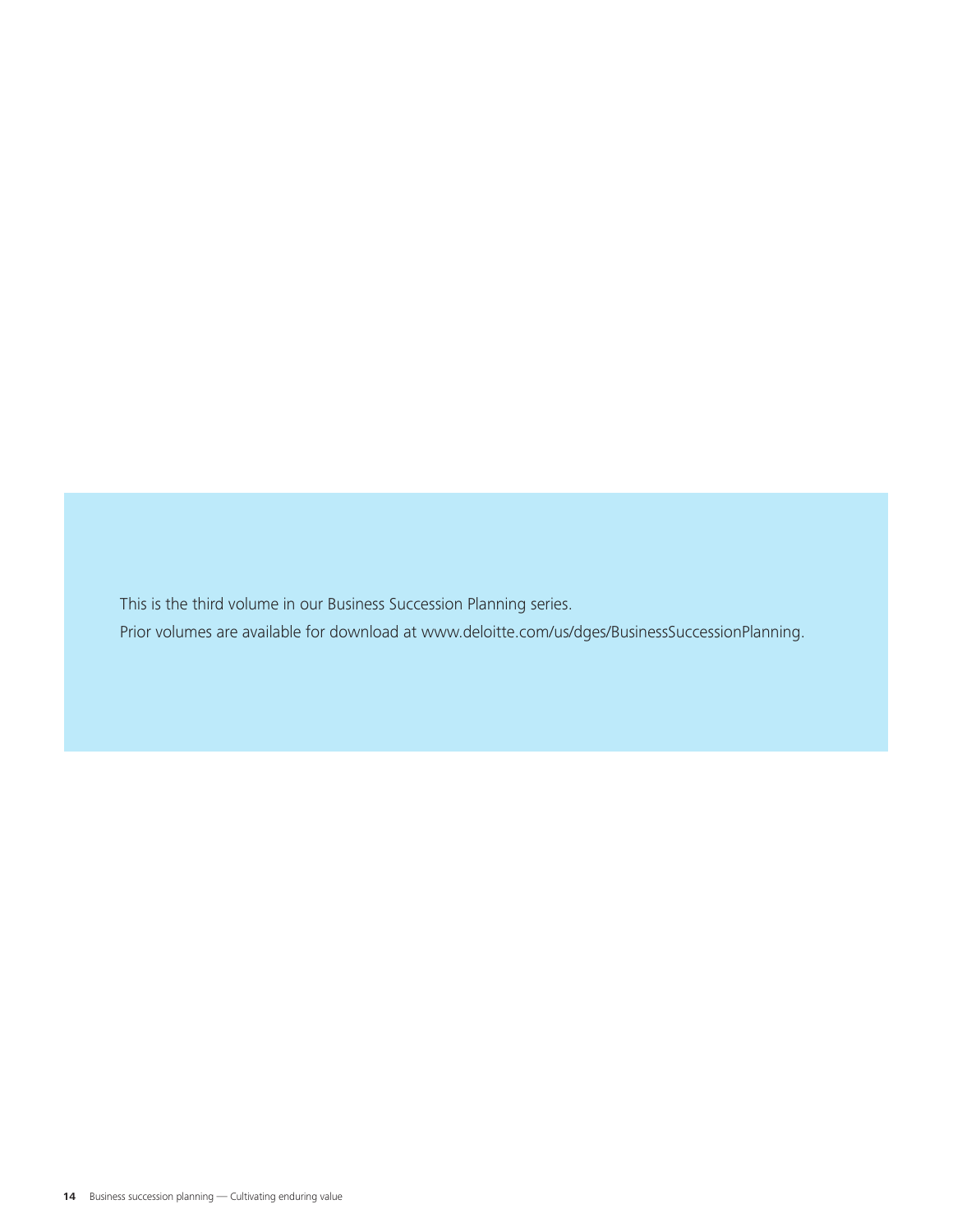### **Contacts**

### **Tom Plaut**

### **Robin Matza** Director

Deloitte Tax LLP

### **Neil Neveras** nneveras@deloitte.com

**Ron Rosenthal** Specialist Leader

#### **Bob Rosone**

rrosone@deloitte.com



#### **Perspectives**

This report is just one example of Deloitte research on